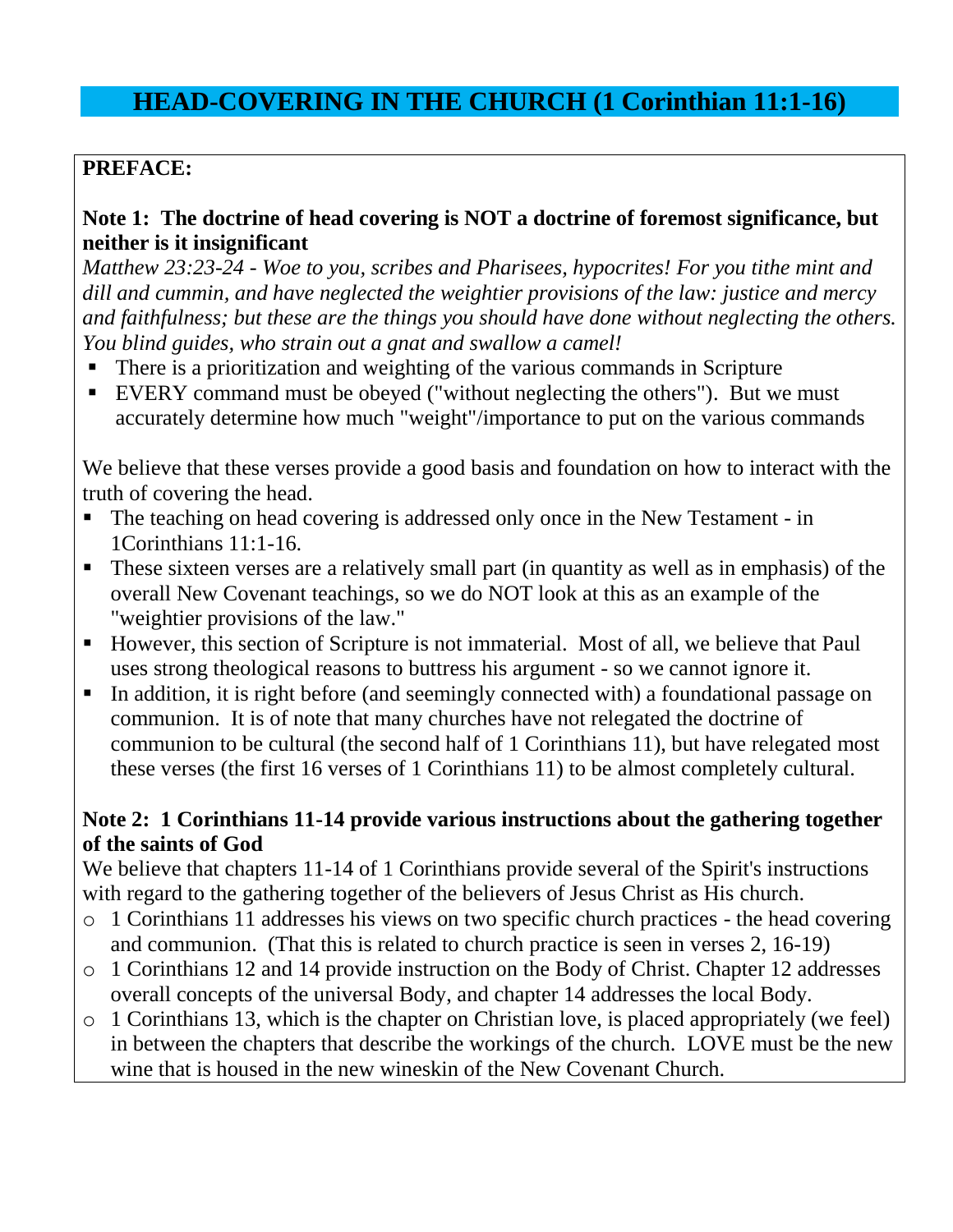# **INTRODUCTION**

*Verse 2*

*Now I praise you because you remember me in everything and hold firmly to the traditions, just as I delivered them to you.*

- Paul seems to have heard reports that the Corinthians kept Paul and his instructions in front of them, and held firmly to the traditions that Paul had already taught to them
- Holding firmly to the traditions that Paul taught to them was a praiseworthy act
- In this context, there appears to be two traditions that Paul feels the need to *clarify* and *correct*. The communion table is addressed in more detail and more seriousness, as correction is required (verses 20-34). The principles of head-covering are also addressed (verses 1-16), and it seems that he is mostly clarifying (based on my reading of verse 17)

In the immediate verses that follow (verses 3-16), Paul proceeds to explain the theology on head-covering. This passage seems to be best understood with the most cohesiveness and integrity, by noting that Paul builds his overall doctrine from various different arguments.

These seem to be the main arguments being proposed:

- The Christological Argument (verses 3-6)
- The Creation and Angelic Argument(verses 7-12)
- The Sociological (Cultural) Argument (verses 14-15)
- The Final Ecclesiastical (Church) Argument (verse 16)

We will now study each of these arguments to get an overall sense of what Paul, inspired by the Holy Spirit, is teaching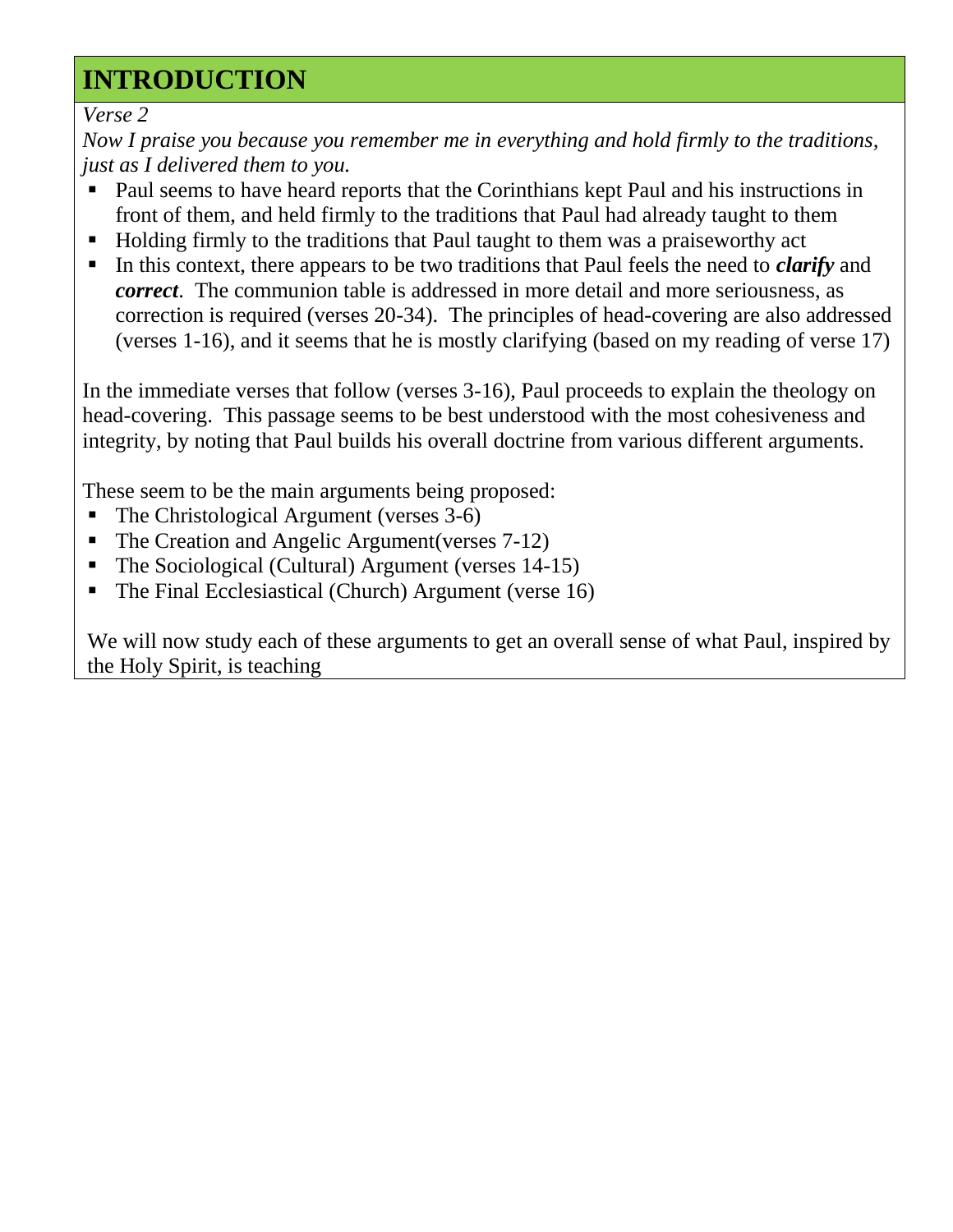# **1. THE CHRISTOLOGICAL ARGUMENT**

### *Verses 3-6*

*<sup>3</sup>But I want you to understand that Christ is the head of every man, and the man is the head of a woman, and God is the head of Christ. <sup>4</sup>Every man who has something on his head while praying or prophesying disgraces his head. <sup>5</sup>But every woman who has her head uncovered while praying or prophesying disgraces her head, for she is one and the same as the woman whose head is shaved. <sup>6</sup>For if a woman does not cover her head, let her also have her hair cut off; but if it is disgraceful for a woman to have her hair cut off or her head shaved, let her cover her head.*

| V3: Christ is the head of  | Verse 3:                                                          |
|----------------------------|-------------------------------------------------------------------|
| every man; God is the head | Since the Father (God in verse 3) and Jesus are both              |
| of Christ                  | equally Divine and equal members of the Triune God-               |
| V4: Every man who has      | head, we know that this "headship" is NOT one of                  |
| something on his head when | superiority. This "headship" $(v3)$ is a statement of             |
| praying or prophesying     | authority, not a statement of superiority. This is critical to    |
| disgraces his head         | recognize and differentiate between.                              |
|                            | It is also interesting that Paul makes this statement about       |
|                            | "every man" who covers his head. In that day and culture,         |
|                            | Jewish men and women covered their heads when                     |
|                            | praying. So it was probably harder for the Jewish MEN to          |
|                            | obey Paul's commands than Jewish women. Corinthian                |
|                            | men (being of a Greek culture), probably didn't cover their       |
|                            | heads, so this was something they already easily obeyed.          |
|                            | <b>Verse 4</b>                                                    |
|                            | Paul instructs us that when a man prays or prophesies with<br>п   |
|                            | his head covered, he disgraces his own self (his own head)        |
|                            | as well as his spiritual head, who is Jesus.                      |
|                            | As a side note, this is one reason why we cannot think of<br>п    |
|                            | HAIR as being the covering (a misappropriation of verse           |
|                            | 15). Because otherwise, Paul would be indicting all men           |
|                            | who had hair on their heads.                                      |
| V3: Man is the head of a   | Paul does not say that "the man" is the head of <u>every</u><br>ш |
| woman;                     | woman in verse 3.                                                 |
| V5: Every woman who        | But Paul does say "every woman" in verse 5 to say that            |
| keeps her head uncovered   | the general principle of the covering of the head in the          |
| when praying or            | church service includes unmarried women as well                   |
| prophesying disgraces her  | An unmarried woman's head may be a father/son, or                 |
| head                       | sometimes a local elder (if the rest of her family members        |
|                            | are not Christians). So a woman who does not cover her            |
|                            | head is disgracing her head in TWO senses - it is a               |
|                            | disgrace to the woman herself, and also a disgrace to the         |
|                            | man who is her figurative/spiritual head                          |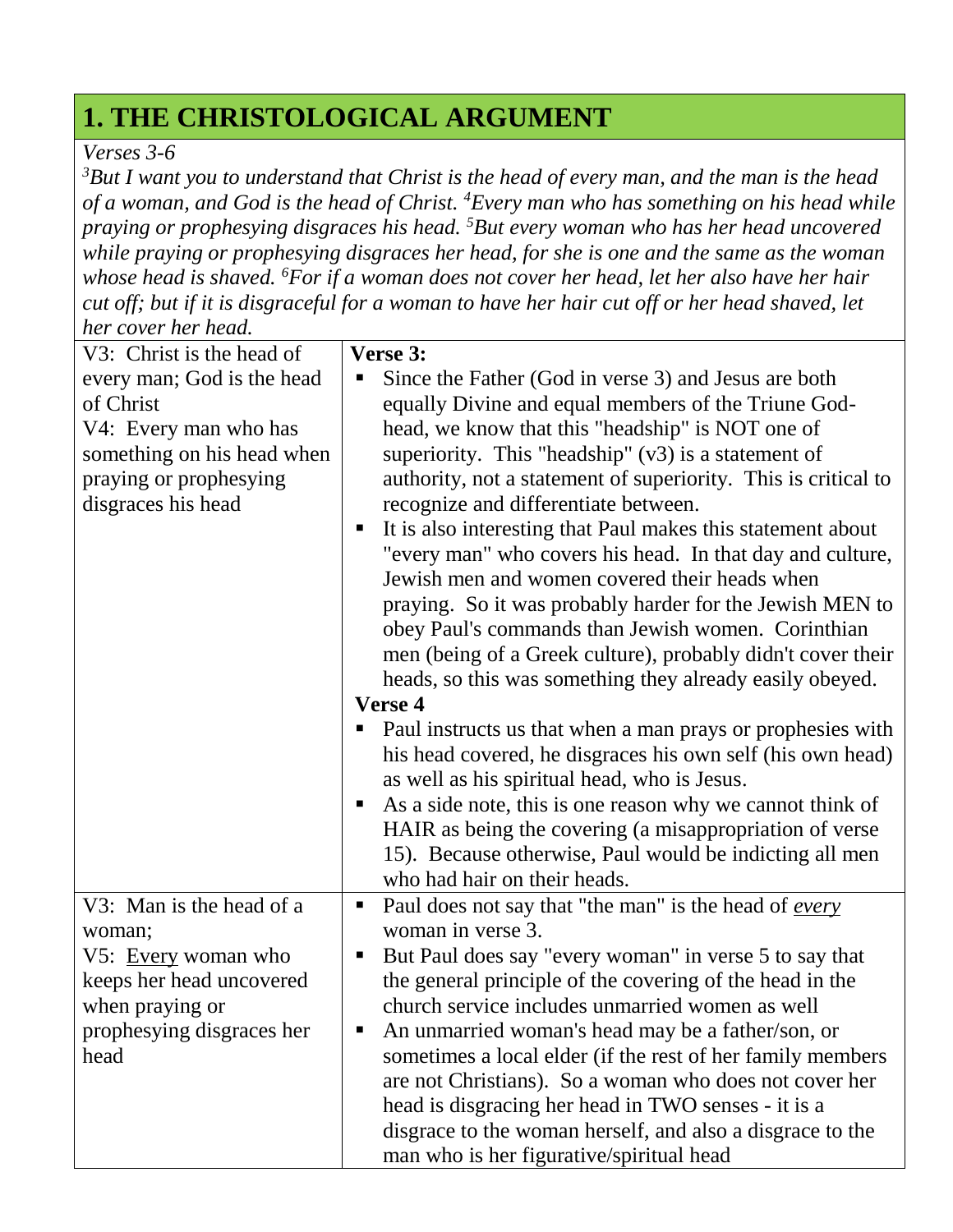|                                       | This is especially significant since the evidence              |
|---------------------------------------|----------------------------------------------------------------|
|                                       | indicates that pagan Greek women did not worship               |
|                                       | with a covering on their head. In discussing the customs       |
|                                       | regarding women's headdress in the <i>Theological</i>          |
|                                       | Dictionary of the New Testament, Albrecht Oepke says:          |
|                                       | To be sure, the veil was not unknown in Greece. It was         |
|                                       | worn partly as adornment and partly on such special            |
|                                       | occasions as match-making and marriage, mourning               |
|                                       | ., and the worship of chthonic [underworld—bt] deities (in     |
|                                       | the form of a garment drawn over the head). But it is quite    |
|                                       | wrong that Greek women were under some kind of                 |
|                                       | compulsion to wear a veil in public.                           |
|                                       | On the other hand, Jewish women, as well as most women         |
|                                       | in Tarsus and to the east of there, did wear a head            |
|                                       | covering in distinction to the Greek custom. And most          |
|                                       | oriental women covered their heads in public                   |
| V5-6 - But every woman                | Extent of the disgrace of praying/prophesying with head        |
| who has her head uncovered            | uncovered: Just as disgraceful as having her head shaved.      |
| while praying or                      | Shaving the head was primarily a symbol of grief or            |
| prophesying disgraces her             | mourning (compare Deuteronomy 21:12-13; Isaiah 7:20;           |
| head, for she is one and the          | 15:2; 22:12; Jeremiah 16:6; Micah 1:16).                       |
| same as the woman whose               | Plutarch, in discussing mourning at funerals, says, "So in     |
| head is shaved. <sup>6</sup> For if a | Greece, whenever any misfortune comes, the women cut           |
| woman does not cover her              | off their hair and the men let it grow"                        |
| head, let her also have her           | Paul's purpose in writing this is not so that a woman who      |
| hair cut off; but if it is            | offends in this matter would cut off her hair, but that        |
| disgraceful for a woman to            | realizing how serious the disgrace is, she <i>would</i> wear a |
| have her hair cut off or her          | covering while praying or prophesying.                         |
| head shaved, let her cover            | There is no evidence that the lack of a head covering in       |
| her head.fs                           | Greece indicated that a woman was a prostitute or had          |
|                                       | loose morals. It is often asserted without proof that the      |
|                                       | real reason Paul wanted the women to wear a head               |
|                                       | covering was so that people would not think they were          |
|                                       | immoral. In fact, in the Old Testament, the very opposite      |
|                                       | was true (see Genesis 38:15 where Tamar posing as a            |
|                                       | prostitute covered her face).                                  |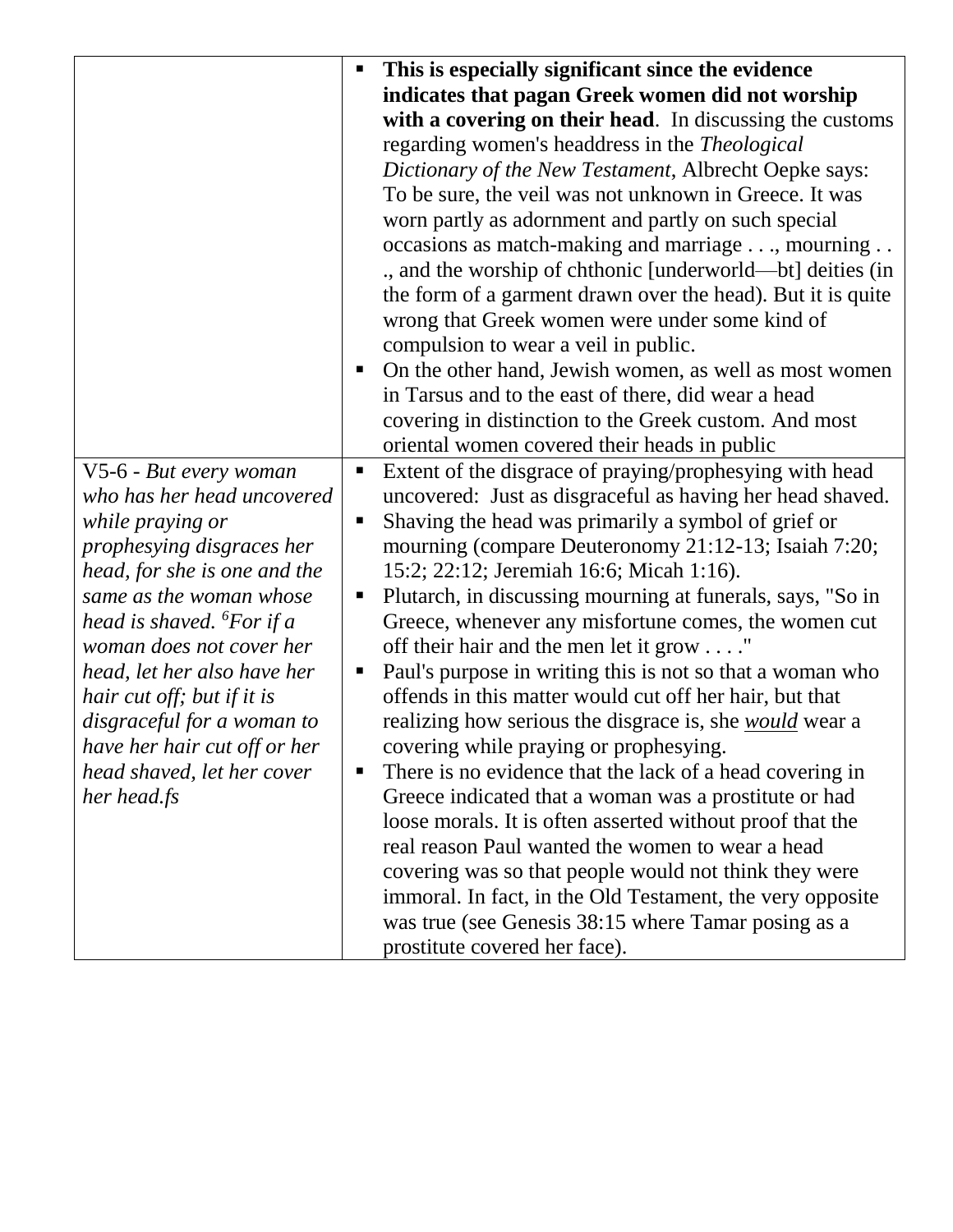# **2. THE CREATION AND ANGELIC ARGUMENT**

*<sup>7</sup>For a man ought not to have his head covered, since he is the image and glory of God; but the woman is the glory of man. <sup>8</sup>For man does not originate from woman, but woman from man; <sup>9</sup> for indeed man was not created for the woman's sake, but woman for the man's sake. <sup>10</sup>Therefore the woman ought to have a symbol of authority on her head, because of the* 

*angels. <sup>11</sup>However, in the Lord, neither is woman independent of man, nor is man independent of woman. <sup>12</sup>For as the woman originates from the man, so also the man has his birth through the woman; and all things originate from God.*

| on in information woman, and an inings original from Soul              |
|------------------------------------------------------------------------|
| <b>Verse 7 is a HUGE verse.</b> This embodies the very<br>П            |
| nucleus of the overall doctrine. This is a driving                     |
| PRINCIPLE that we must understand.                                     |
| Let's start with the man. In the church, which is the house<br>п       |
| of God, we must exalt and bring glory to God. There is no              |
| place for any glory in either man or woman.                            |
| When men keep their heads uncovered, they are embracing<br>п           |
| the statement that they have been given the responsibility             |
| of representing the glory of God. Man is the image and                 |
| glory of God. So it is of theological impact that men do               |
| not cover their heads. The uncovered head is the symbol                |
| that men accept their task to represent the glory of God               |
| Important note: The woman is not said to be in man's<br>п              |
| image—she too is in God's image (Genesis 1:26-27).                     |
| But being second in creation, the woman is the man's<br>п              |
| glory, not God's.                                                      |
| It is because of this hierarchy ("since" in verse 7) that:<br>Ξ        |
| a man should not cover his head $(v7)$ and,<br>$\circ$                 |
| a woman should have an authority over her head $(v10)$ .<br>$\bigcirc$ |
| More on this "authority" later.                                        |
| We cannot discern any clear and easy inference from the<br>Е           |
| "because of the angels" statement, but it does seem to be              |
| something that carries reverence - because angels are                  |
| beings that live in the actual presence of God in heaven.              |
| The order of creation is not insignificant. It IS of<br>п              |
| importance. God intentionally created man first and                    |
| woman second. So there was a purpose in the <i>order</i> of            |
| creation - a purpose that defined one's role in this world.            |
| God created woman to be a "helper" to man (Gen 2:18)<br>п              |
| Helping somebody else does <i>not</i> mean being lesser in<br>п        |
| value. This is a HUGE concept to embrace, because this is              |
| completely contrary to the world's thinking (To be a                   |
| fully committed Christian, we must constantly be watchful              |
| to recognize the various ways where the logic of the world             |
|                                                                        |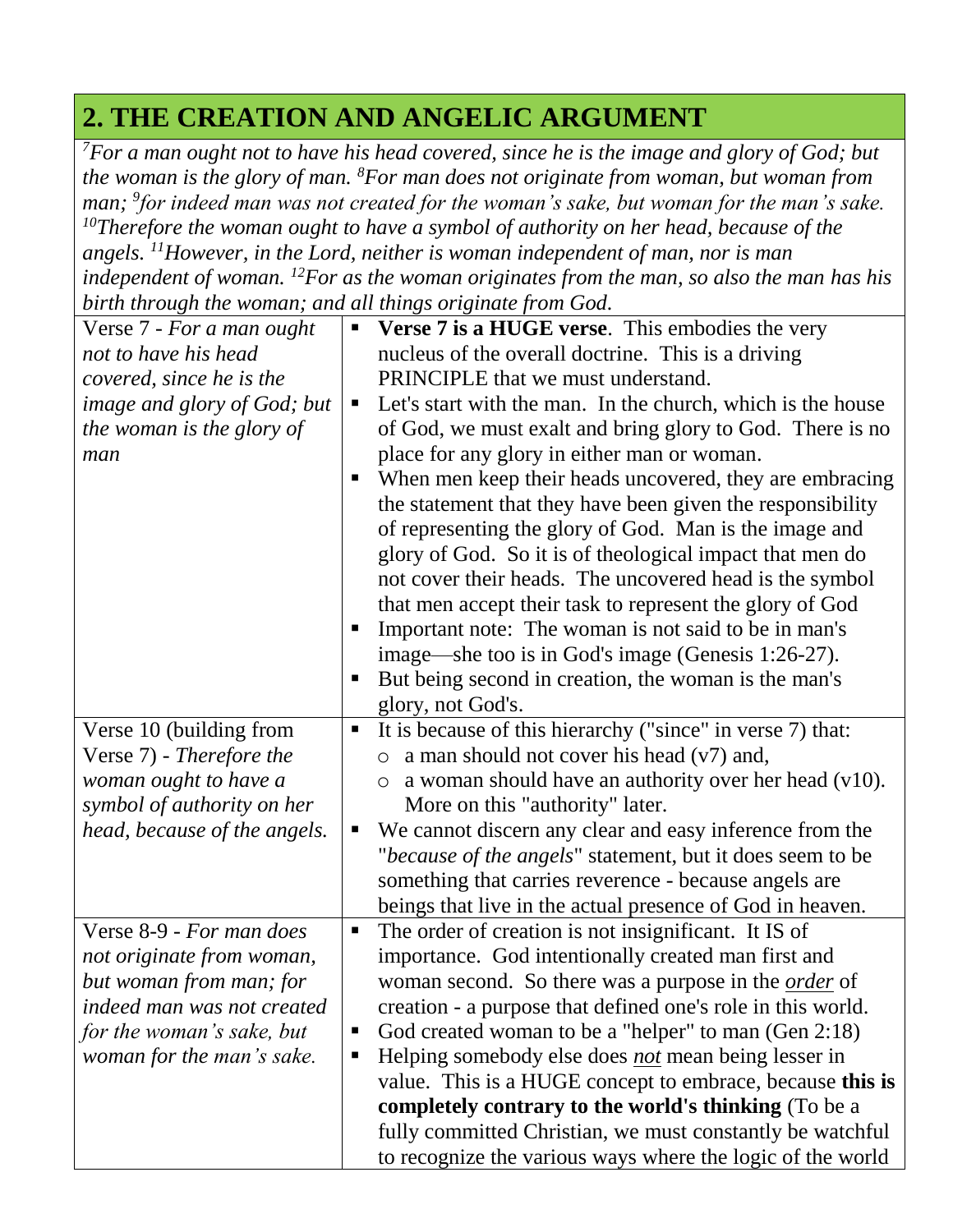|                             | is WRONG AND UPSIDE DOWN TO GOD'S LOGIC).                                  |
|-----------------------------|----------------------------------------------------------------------------|
|                             | Luke $22:24-27$ - <sup>24</sup> And there arose also a dispute among       |
|                             | them as to which one of them was regarded to be greatest.                  |
|                             | <sup>25</sup> And He said to them, "The kings of the Gentiles lord it      |
|                             | over them; and those who have authority over them are                      |
|                             | called 'Benefactors.' $^{26}$ But it is not this way with you, but         |
|                             | the one who is the greatest among you must become like                     |
|                             | the youngest, and the leader like the servant. $^{27}$ <b>For who is</b>   |
|                             | greater, the one who reclines at the table or the one who                  |
|                             | serves? Is it not the one who reclines at the table? But I                 |
|                             | am among you as the one who serves.                                        |
|                             | Do we agree and embrace the truths being described here?                   |
|                             | <b>Example:</b> There is a lot of subtle demeaning by women of             |
|                             | their husbands and of males - that is accepted by the world                |
|                             | system of today. This is contrary to God's ways. A                         |
|                             | woman is supposed to be of help to a man, and she cannot                   |
|                             | fulfill her diving responsibility of helping man, while at the             |
|                             | same time ridiculing and criticizing and nagging him.                      |
| Verse 11-12 - However, in   | As we have already seen above, it is very important that<br>$\blacksquare$ |
| the Lord, neither is woman  | we distinguish between order/structure and worth. But                      |
| independent of man, nor is  | regardless, there is a mutual dependence ordained by God                   |
|                             |                                                                            |
| man independent of woman.   | for man and woman to depend on each other.                                 |
| For as the woman            | Question for meditation: Does my spouse see me as<br>$\blacksquare$        |
| originates from the man, so | somebody that he/she can lean on?                                          |
| also the man has his birth  | So just in case men think they can use their order in                      |
| through the woman; and all  | creation to claim to be more valuable than women, Paul                     |
| things originate from God.  | clarifies that the creation order does NOT infer a lesser                  |
|                             | status/value/worth for the woman. Though the woman was                     |
|                             | created with a different role and function from man, the                   |
|                             | woman is AS VALUABLE as the man.                                           |

# **TAKE A MOMENT TO STOP NOW AND REASSESS**

*<sup>13</sup>Judge for yourselves: is it proper for a woman to pray to God with her head uncovered?* Paul now asks the Corinthians to pause and reassess. Given all the theological reasons given so far, Paul asks the Corinthians to weigh all that he has written and judge for themselves.

But to be clear, this is not a judgment based on reason. And neither is this a judgment based on present cultural norms/mores. This is a judgment based on a mind that has been renewed by the Holy Spirit:

- If Judge for yourselves since you have the mind of Christ (1 Corinthians 2:16)
- Uldge with righteous judgment, not based on appearances (John 7:24)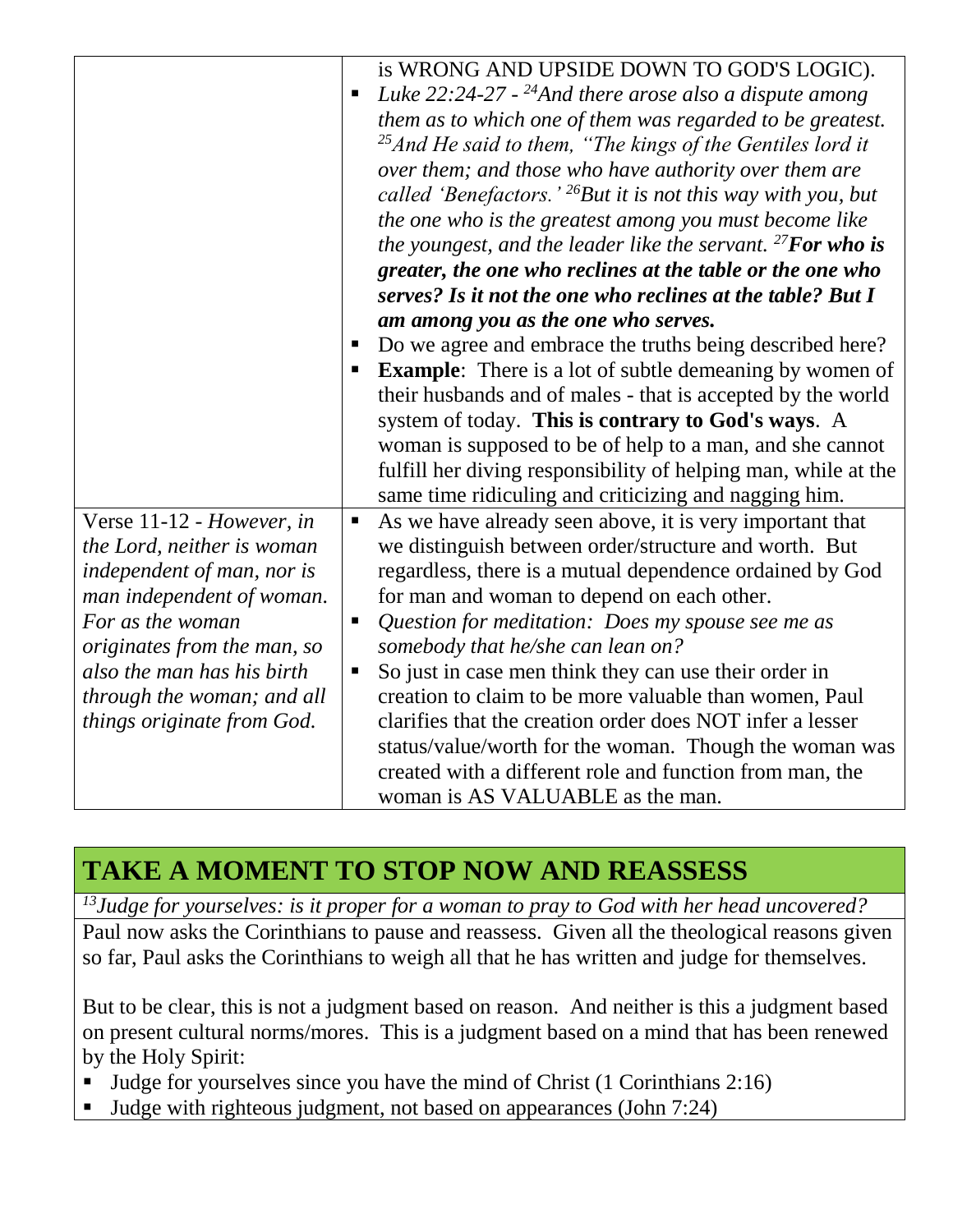# **3. THE SOCIOLOGICAL (CULTURAL) ARGUMENT**

*<sup>14</sup>Does not even nature itself teach you that if a man has long hair, it is a dishonor to him, <sup>15</sup>but if a woman has long hair, it is a glory to her? For her hair is given to her for a covering.* 

| $\omega$ vcruig.<br>Verse 14-15<br>Verse 15 - but if a woman<br>has long hair, it is a glory to<br>her? For her hair is given to<br>her for a covering. | Now Paul introduces a sociological (cultural) argument: an<br>$\blacksquare$<br>appeal to nature and propriety.<br>It is not that the cultural context is irrelevant. But as<br>п<br>we see throughout the New Covenant, cultural contexts<br>are SECONDARY to Divinely-ordered principles.<br>By "nature," Paul refers to the natural order of things - the<br>п<br>customs of society in general, and not to some<br>physiological (biological) characteristic.<br>Physiologically, a man's hair may grow as long as a<br>п<br>woman's, but in most societies (both then and now) men<br>cut their hair shorter than women.<br>Paul uses this to <i>further</i> show that women naturally have<br>п<br>more covering on their heads than men; therefore, they<br>should also wear a head-covering.<br>This argument is still valid today; in general, women still<br>п<br>wear their hair longer than men. Even in the subcultures<br>where men do wear their hair long, it is considered more<br>natural (c.f. nature from v 14) for women to wear their hair<br>as long and even longer.<br>Paul says that a woman's long hair is given to her as a<br>п<br>covering. But the covering here is not the same as the<br>head veil mentioned earlier.<br>Here he says that a woman's hair serves as a mantle<br>п<br>(Greek peribolaion), a wrap that hangs from her head<br>over her shoulders, much like the modern shawl is<br>sometimes worn.<br>Some have supposed that long hair can substitute for a<br>head-covering, and they appeal to the Greek preposition<br><i>anti</i> which is used here and which can mean "instead of."<br>Thus they translate "her long hair has been given to her<br>instead of a covering." But here anti does not refer to a<br>replacement, but to an equivalent, and should be translated<br>"for, as, in place of."<br>As we have seen earlier in Point 1, thinking of a woman's<br>п<br>hair as the head-covering being discussed, does not work |
|---------------------------------------------------------------------------------------------------------------------------------------------------------|---------------------------------------------------------------------------------------------------------------------------------------------------------------------------------------------------------------------------------------------------------------------------------------------------------------------------------------------------------------------------------------------------------------------------------------------------------------------------------------------------------------------------------------------------------------------------------------------------------------------------------------------------------------------------------------------------------------------------------------------------------------------------------------------------------------------------------------------------------------------------------------------------------------------------------------------------------------------------------------------------------------------------------------------------------------------------------------------------------------------------------------------------------------------------------------------------------------------------------------------------------------------------------------------------------------------------------------------------------------------------------------------------------------------------------------------------------------------------------------------------------------------------------------------------------------------------------------------------------------------------------------------------------------------------------------------------------------------------------------------------------------------------------------------------------------------------------------------------------------------------------------------------------------------------------------------------------------------------------------------|
|                                                                                                                                                         |                                                                                                                                                                                                                                                                                                                                                                                                                                                                                                                                                                                                                                                                                                                                                                                                                                                                                                                                                                                                                                                                                                                                                                                                                                                                                                                                                                                                                                                                                                                                                                                                                                                                                                                                                                                                                                                                                                                                                                                             |
|                                                                                                                                                         |                                                                                                                                                                                                                                                                                                                                                                                                                                                                                                                                                                                                                                                                                                                                                                                                                                                                                                                                                                                                                                                                                                                                                                                                                                                                                                                                                                                                                                                                                                                                                                                                                                                                                                                                                                                                                                                                                                                                                                                             |
|                                                                                                                                                         |                                                                                                                                                                                                                                                                                                                                                                                                                                                                                                                                                                                                                                                                                                                                                                                                                                                                                                                                                                                                                                                                                                                                                                                                                                                                                                                                                                                                                                                                                                                                                                                                                                                                                                                                                                                                                                                                                                                                                                                             |
|                                                                                                                                                         | with the logic of Paul in verse 4 and as it relates to men.                                                                                                                                                                                                                                                                                                                                                                                                                                                                                                                                                                                                                                                                                                                                                                                                                                                                                                                                                                                                                                                                                                                                                                                                                                                                                                                                                                                                                                                                                                                                                                                                                                                                                                                                                                                                                                                                                                                                 |
|                                                                                                                                                         | Building on the logic of what we have seen in verse 7, the<br>п                                                                                                                                                                                                                                                                                                                                                                                                                                                                                                                                                                                                                                                                                                                                                                                                                                                                                                                                                                                                                                                                                                                                                                                                                                                                                                                                                                                                                                                                                                                                                                                                                                                                                                                                                                                                                                                                                                                             |
|                                                                                                                                                         |                                                                                                                                                                                                                                                                                                                                                                                                                                                                                                                                                                                                                                                                                                                                                                                                                                                                                                                                                                                                                                                                                                                                                                                                                                                                                                                                                                                                                                                                                                                                                                                                                                                                                                                                                                                                                                                                                                                                                                                             |
|                                                                                                                                                         | fact that a woman's long her serves a source of glory to                                                                                                                                                                                                                                                                                                                                                                                                                                                                                                                                                                                                                                                                                                                                                                                                                                                                                                                                                                                                                                                                                                                                                                                                                                                                                                                                                                                                                                                                                                                                                                                                                                                                                                                                                                                                                                                                                                                                    |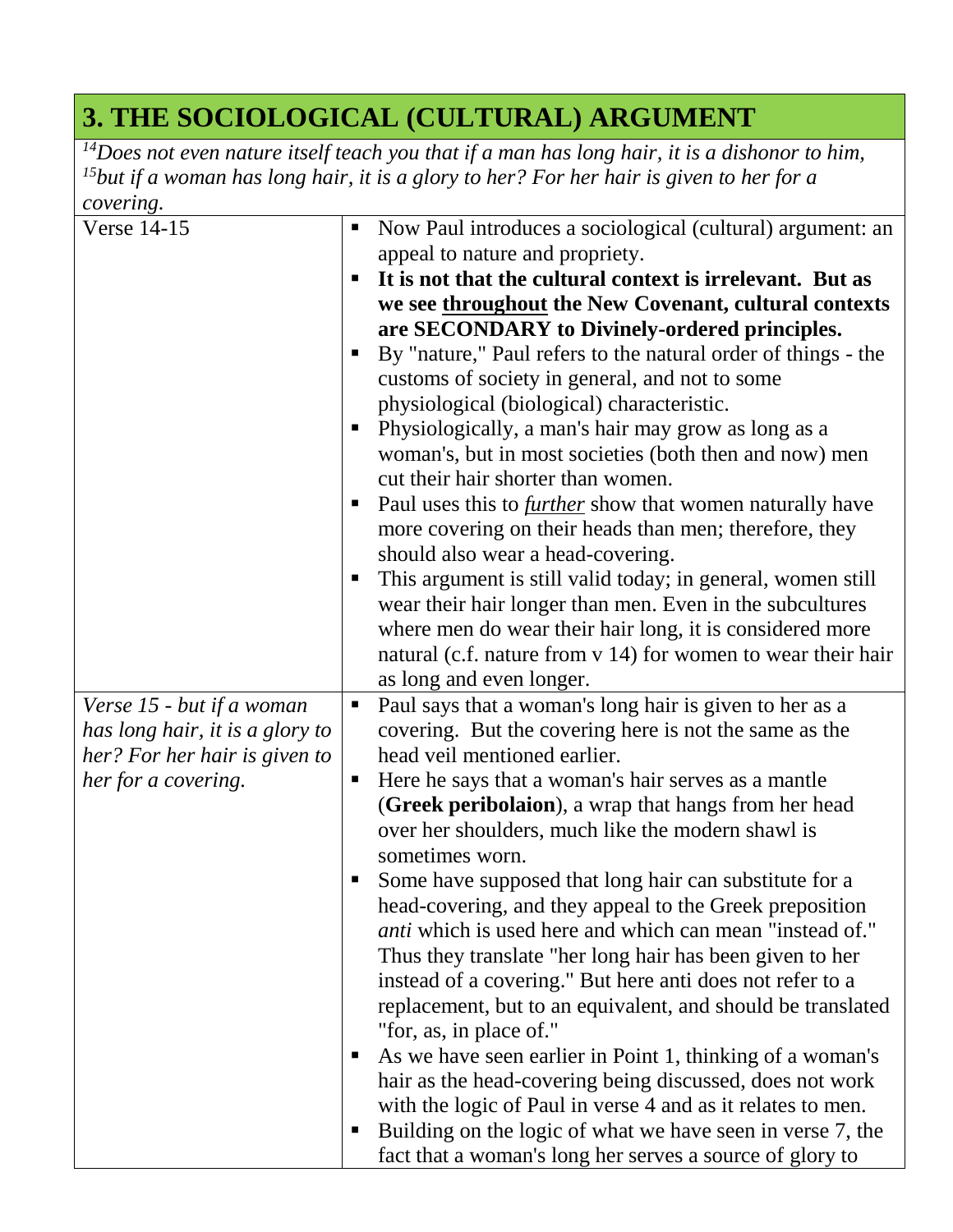|                               | her, also means that this glory must be covered in God's         |
|-------------------------------|------------------------------------------------------------------|
|                               | house. Paul's argument here is not that the woman who            |
|                               | has long hair may dispense with the head-covering, but           |
|                               | rather that the fact that she already has one type of            |
|                               | covering shows she is to wear a head-covering.                   |
|                               | Verse 15 has also been read to say that a woman should<br>п      |
|                               | not cut her hair. The verse actually says nothing of the         |
|                               | sort. It simply says that if a woman should be wearing her       |
|                               | hair long, this is a glory to her. The Cotton Patch Version      |
|                               | of Paul's Epistles reads: "for a woman long hair is              |
|                               | attractive," and J. B. Phillips translates that long hair is "of |
|                               | glorious beauty to a woman."                                     |
|                               | While the Scriptures do extol the virtues of long hair on a      |
|                               | woman, nothing is said of short hair. It is not said that it     |
|                               | is a sin, not even a shame. From the cultural standpoint of      |
|                               | that day, long hair is extolled as something glorious.           |
| Verse 14 - Does not even      | Verse 14 has been used to say that it is a sin for a man to<br>п |
| nature itself teach you that  | have long hair. Paul does not say that it is a sin, but          |
| if a man has long hair, it is | rather a dishonor (Greek <i>atimia</i> ), if a man should be     |
| a dishonor to him             | wearing (or growing) his hair long.                              |
|                               | Greek men normally wore their hair short and grew it long<br>п   |
|                               | only in a time of mourning. Thus Plutarch says, "So in           |
|                               | Greece, whenever any misfortune comes, the women cut off         |
|                               | their hair and the men let it grow, for it is usual for men to   |
|                               | have their hair cut and for women to let it grow." So there      |
|                               | was a sense of dishonor or human lowliness that is               |
|                               | associated with the Greek men growing out their hair.            |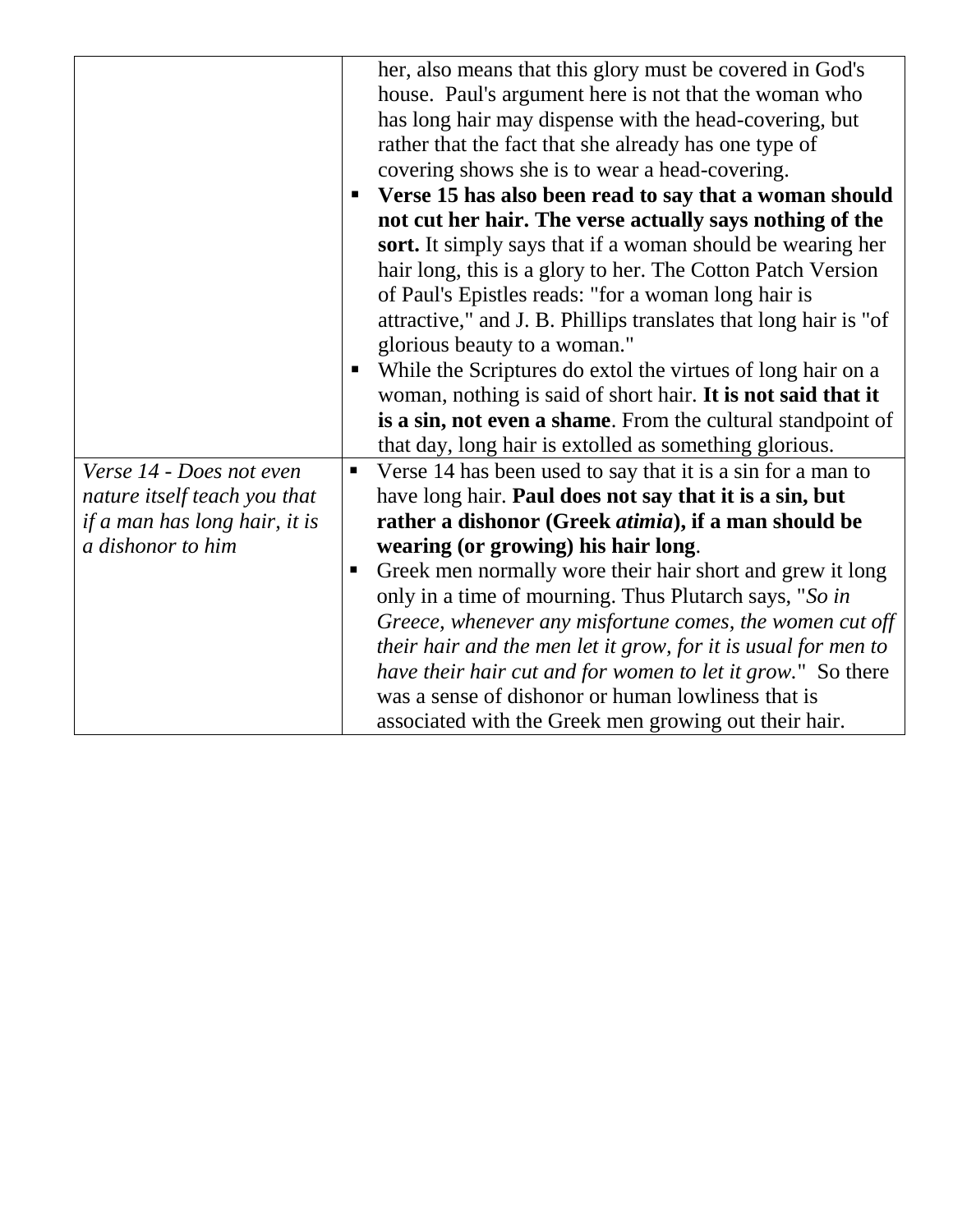# **4. THE FINAL ECCLESIASTICAL (CHURCH) ARGUMENT**

*<sup>16</sup>But if one is inclined to be contentious, we have no other practice, nor have the churches of God.*

Now then, having presented theological and sociological arguments as to why men should pray and prophesy bareheaded and women with their heads covered, Paul concludes by saying in effect, "*If you still don't like it, I'm sorry, but that's the way it is.*"

In doing so, however, he throws in a fifth argument at the end of the discussion. By Paul's appealing to the universal practice of the churches, we see that he is not saying that one should do what his culture does. Rather, there was one practice for all the churches even though there were churches spread among many different cultures of the first century. **So this was not something that Paul had just made up; it was (and is) apostolic tradition.**

### *Question #1: What custom is Paul referring to?*

Some have mistakenly taken the phrase "we do not have such a custom" to mean "we do not have any particular custom." They say that Paul is saying that if a person wants to disagree, he may do as he pleases. This explanation certainly jars against the context, for **it does not seems probable that Paul would write 13 verses arguing for and even commanding a practice and then at the end say, "But if you don't want to do it, you don't have to**.

So Paul is not saying, "we do not have any custom"; rather, he is saying, "we do not have a custom except what I have proposed."

### *Question #2: Is Paul really saying, "We do not have a custom in our churches of being contentious."*

It doesn't seem plausible that "contention" would be called or referred to as a custom.

A much better and clearer translation is one such as is found in William Barclay's translation of the New Testament: "*Let it suffice to say that we have no such custom as the participation of unveiled women in public worship, nor have the congregations of God.*" A similar translation is given by F. F. Bruce in his The Letters of Paul: "*We have no such custom as you are trying to introduce, and neither have the churches of God elsewhere.*"

*Question #3: About whom does Paul refer to by his use of the plural "we" in this verse?* The most likely answer is that by "we" he is referring to the apostles. He is saying that the custom that someone is trying to introduce is not an apostolic tradition.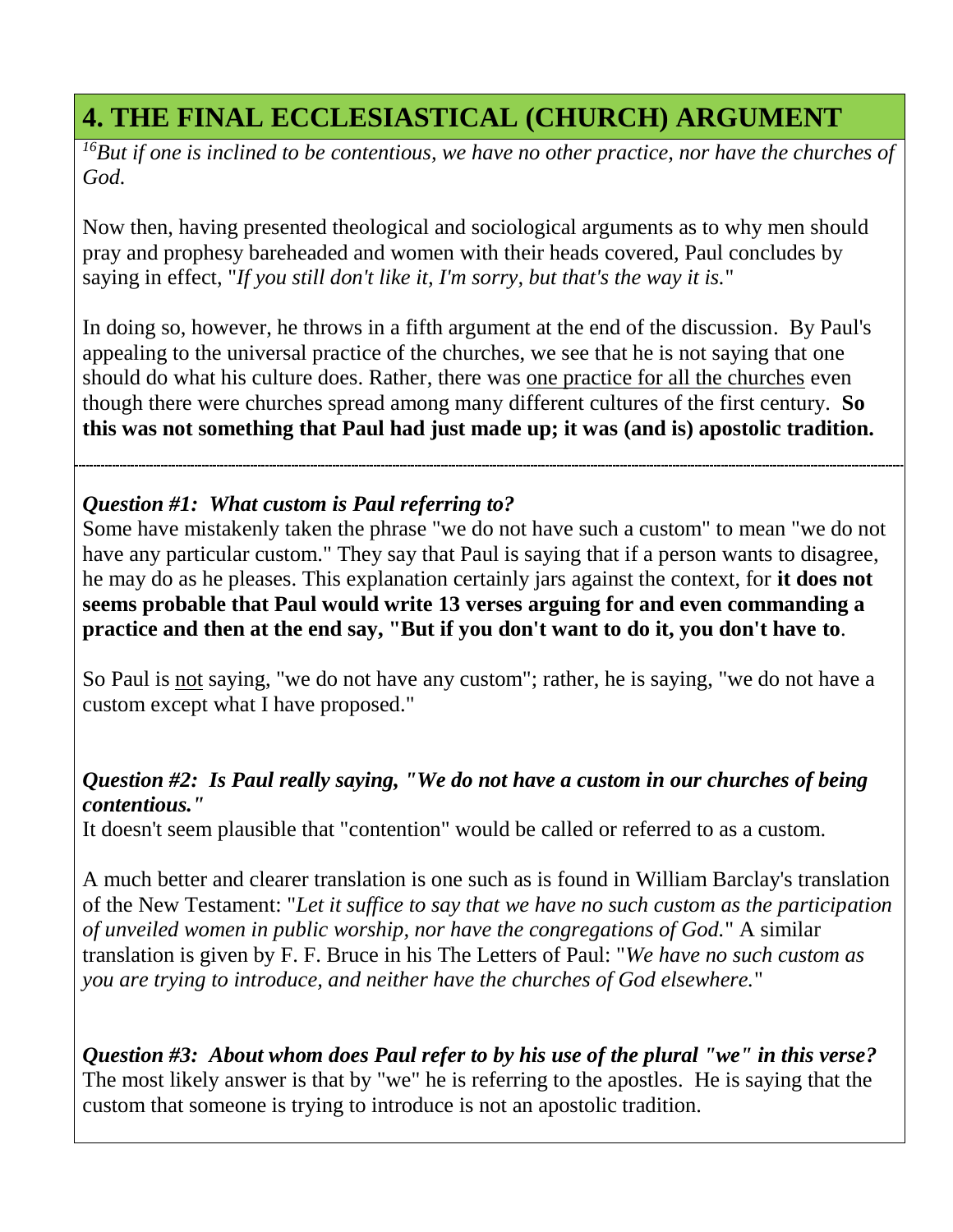# **5. CONCLUSION**

- The fact that Christ is head of every man and the man is head of woman has not changed.
- The fact of creation, that woman was created from and for man, has not changed.
- The fact that man is the glory of God, and the woman is the glory of man has not changed
- Whatever the meaning of the phrase "because of the angels" might be, it is a safe bet that the angels have not changed.
- Culturally, women still wear their hair longer than men. And although modern man would not judge it improper culturally for a woman to pray bareheaded, the thrust of Paul's entire argument leads us to believe that Paul was appealing for them to judge in light of Divinely-ordered principles and apostolic teaching.

## So to summarize:

Very simply, when we as men and women gather together as a local church, God is present in this midst (Matthew 18:20). It is His church, not our church (Matthew 16:18). In His church where He is in the midst (middle) of it, He alone gets all the glory.

With that as a basis of understanding 1 Corinthians 11, the crux of this entire passage is verse 7. Since the woman is the glory of the man, this glory should be covered so that God alone gets all the glory. From verse 15, it is clear that the woman's hair is her glory, so it makes sense that her hair should be covered in the church meeting.

This is why we believe that ALL men (married and unmarried) should keep their heads uncovered when praying or prophesying in the public assembly, while ALL women (married and unmarried) should keep their heads covered when praying or prophesying in the public assembly.

It is crucial to recognize that Paul uses strong theological arguments to build his case. He appeals to culture (nature) at the end, but this one argument does NOT invalidate all his earlier arguments. One question to ask ourselves is whether we use verses 14-15 to give us a convenient way out from having to cover our heads. And at least three modern cultural factors seem to have produced the disregard for this teaching:

(1) the fact that head coverings are no longer considered stylish,

- (2) the move for greater women's rights and equal roles as men, and
- (3) the overall tendency of our present culture towards a lack of respect for authority.

## **One final note:**

This problem of elevating cultural traditions above the Word of God was interestingly, around even in Jesus' day. He had to rebuke the Pharisees and scribes because they were invalidating God's word for the sake of their tradition (Matthew 15:1-9; Mark 7:1- 13). So let us not invalidate God's Word and God's prioritization, because we want to maintain our present-day traditions and please modern-day culture.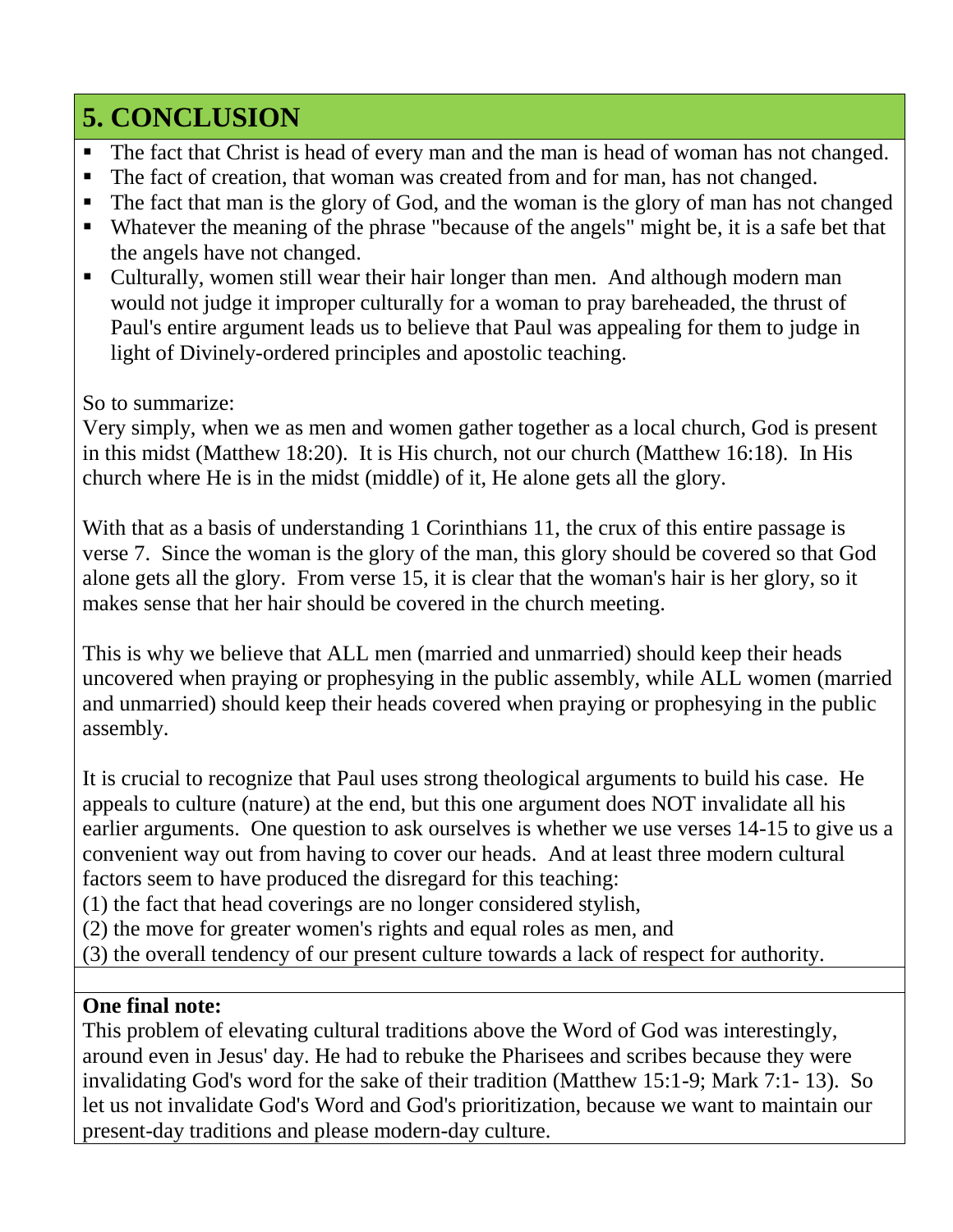## **SPECIFIC QUESTIONS:**

#### **1. Is the veil supposed to be a face-veil, as is generally used in today's language?**

#### **Bottom-line: The word for face-veil in the Greek is different than the word used here. The thrust of this passage uses "head" and "hair" to make it clear that this is a covering for the head, and not the face.**

**Quote**: The word for face-veil (Greek *kalumma*), although found in the New Testament in II Corinthians 3:13-16, is not found here at all. The word "cover" (Greek *katakalupto*) is a general word. Out of the twentyfive times it is found in the Greek Old Testament, it refers once to a face covering (Genesis 38:15), once to a head covering (Esther 6:12), and once to a seraph covering his face and feet with his wings (Isaiah 6:2). In the Apocrypha (Susanna 32) it is used absolutely to refer to Susanna having her face (or possibly her head) veiled. But in the passage in question "head" rather than "face" is specified as being covered.

### **2. Can the head covering be symbolic and not a physical head covering (e.g. wife "covered" by her husband, single woman covered by her father/an elder, etc.)?**

#### **Bottom-line: 1 Corinthians 11:5 will not make sense with this inference. Furthermore, the overall logic of the writing .**

**Our thoughts**: 1 Corinthians 11:5 says, "*But every woman who has her head uncovered while praying or prophesying disgraces her head, for she is one and the same as the woman whose head is shaved.*" This statement fails to sustain itself logically if we make the head covering to be a male person, and not a physical veil that covers the head. Because using that logic, this verse would be paraphrased to read, "*But every woman who prays or prophesies but does not have a male person who covers her as her authority disgraces the male person who is her authority.*" This logic makes no sense as she has specifically chosen to stay without of submission. And further, the second half of the verse that compares such a woman to a woman with a shaved head again makes little sense. Instead, comparing a woman who does not cover her head (hair) with a woman who has shaved her head and has no hair, has a natural and logical flow to it.

**Quote**: The word group which includes the words translated "cover" and "uncover" in verses 5, 6, 7, and 13 is not used elsewhere to refer to the hair, but is used to refer to some other type of covering. "Cover" ("veil"—ASV, RSV of verse 6) in verses 6 and 7 translates *katakalupto* which means "cover, veil" and in the middle voice "cover oneself."

The word occurs only here in the New Testament, but it is found several times in the Greek Old Testament. It is used in Genesis 38:15 of Tamar where it is said that she had "covered" her face. It can easily be seen from the preceding verse that she did not cover her face with her hair but with a veil. Similarly the word is used in three manuscripts in Esther 6:12 where it says that Haman hurried to his house in mourning with his head "covered." Here again it is obvious that Haman had not grown his hair long to show his shame, but had thrown something over his head. "Uncovered" ("unveiled"—ASV, RSV of verse 5) in verses 5 and 13 translates *akatakaluptos* which simply means "uncovered."

This word also is found nowhere else in the New Testament and only once in the Greek Old Testament. One manuscript contains the word in Leviticus 13:45 where it is said that one with a leperous baldness should "uncover" his head. (For this see the King James Version; the Hebrew literally says, "let the hair of his head hang loose.") Here again it can be seen that "uncover" is not cutting off the hair. The noun forms of this word group (*katakalupsis* and *katakalumma*, both meaning "covering") are not found in the New Testament.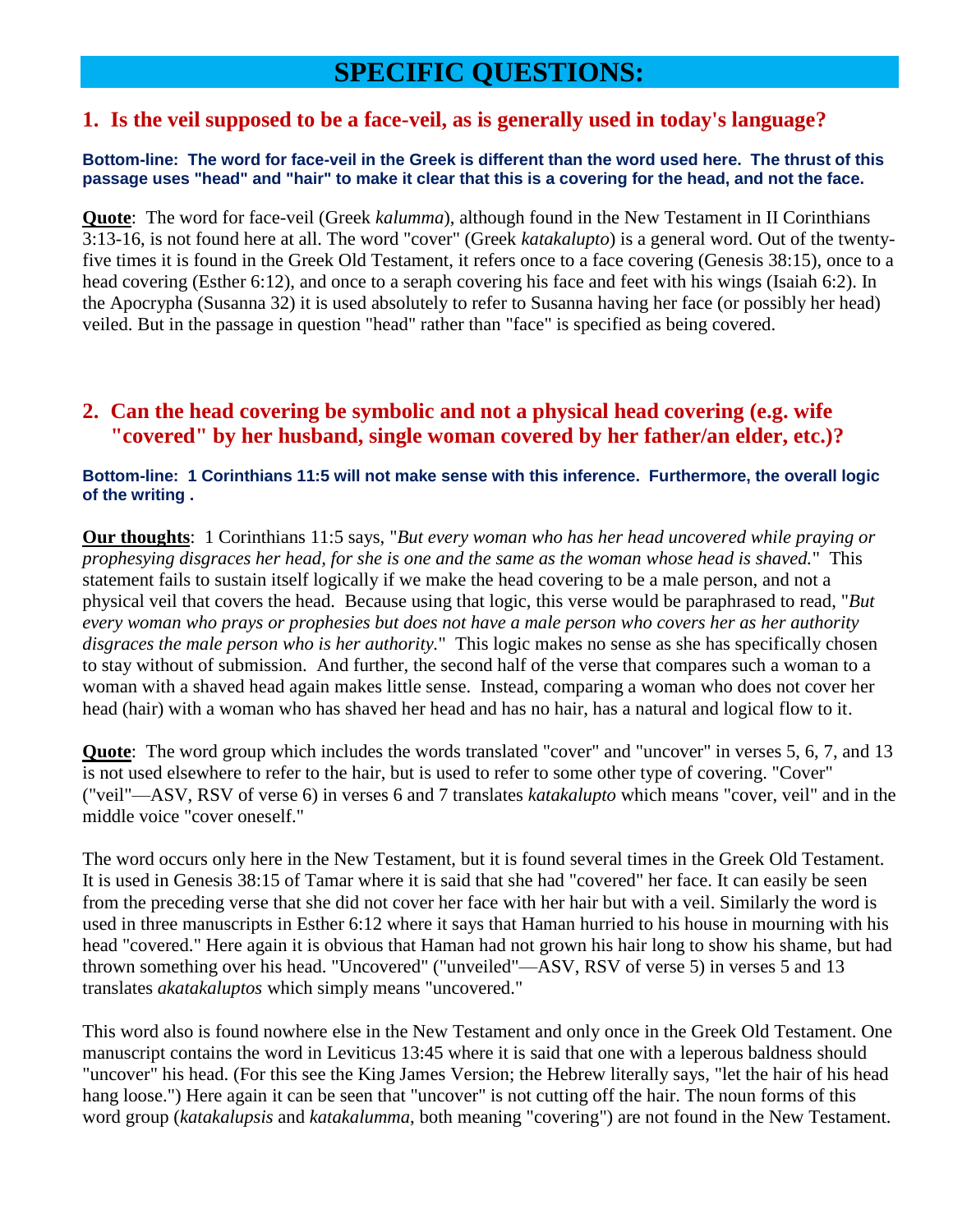*Katakalupsis* does occur in the second century Christian writing, *The Shepherd of Hermas*, Vision 4, 2, 1: ". . . a virgin arrayed as if she were going forth from a bride-chamber, all in white and with white sandals, veiled up to her forehead, and her head-covering [*katakalupsis*] consisted of a turban, and her hair was white."Here once again it is obvious that the covering is not hair, but a turban. Of the seventeen times that *katakalumma* occurs in the Greek Old Testament, only once does it refer to a head covering. See Isaiah 47:2. (The King James Version and the New English Bible take the Hebrew word behind *katakalumma* to mean "locks" or "tresses," but the other modern translations and Hebrew lexicons<sup>[28](http://www.ovc.edu/terry/articles/headcovr.htm#f28)</sup> define the word as "veil.").

### **3. Can a woman's hair be the covering that Paul is referring to?**

#### *Reason(s) to consider this: Verse 15*

#### **Bottom-line: The word used for covering in verse 15 is a different Greek word than the one used in verse 6.**

**Quote**: The words "cover" in verse 6 and "covering" in verse 15 translate two entirely different Greek words. The noun translated covering in verse 15 is not *katakalupsis* or *katakalumma*, but *peribolaion*, which means covering, wrap, cloak" and is described as being "an article of clothing something like a cloak or mantle.["](http://www.ovc.edu/terry/articles/headcovr.htm#f29)<sup>29</sup> In Hebrews 1:12 (the only other place the word occurs in the New Testament), it is translated "mantle" or "vesture." Now a *peribolaion* is a type of covering, but the fact that Paul uses an entirely different word shows that it is not the same type of covering as that discussed in the preceding verses. His point in verse 15 is that since nature gives woman one type of covering, she ought also to wear another type of covering while praying.

### **4. Should women cover their heads all the time?**

*Reason(s) to consider this: The New Testament tells us ALL to pray without ceasing. So shouldn't a woman cover her head at all times if she should also be praying at all times?*

**Bottom-line: The covering of the head is written in the context of the church gathering. So we see the covering of the head to be required only when believers are gathering together as a "church" as described by the Bible.**

**Our thoughts:** 1 Corinthians 11:1-2, 16-19 seem to make very clear that Paul is referring to the practice of the church gathering alone.

*<sup>1</sup>Be imitators of me, just as I also am of Christ. <sup>2</sup>Now I praise you because you remember me in everything and hold firmly to the traditions, just as I delivered them to you*

*<sup>16</sup>But if one is inclined to be contentious, we have no other practice, nor have the churches of God. <sup>17</sup>But in giving this instruction, I do not praise you, because you come together not for the better but for the worse. <sup>18</sup>For, in the first place, when you come together as a church, I hear that divisions exist among you; and in part I believe it. <sup>19</sup>For there must also be factions among you, so that those who are approved may become evident among you.*